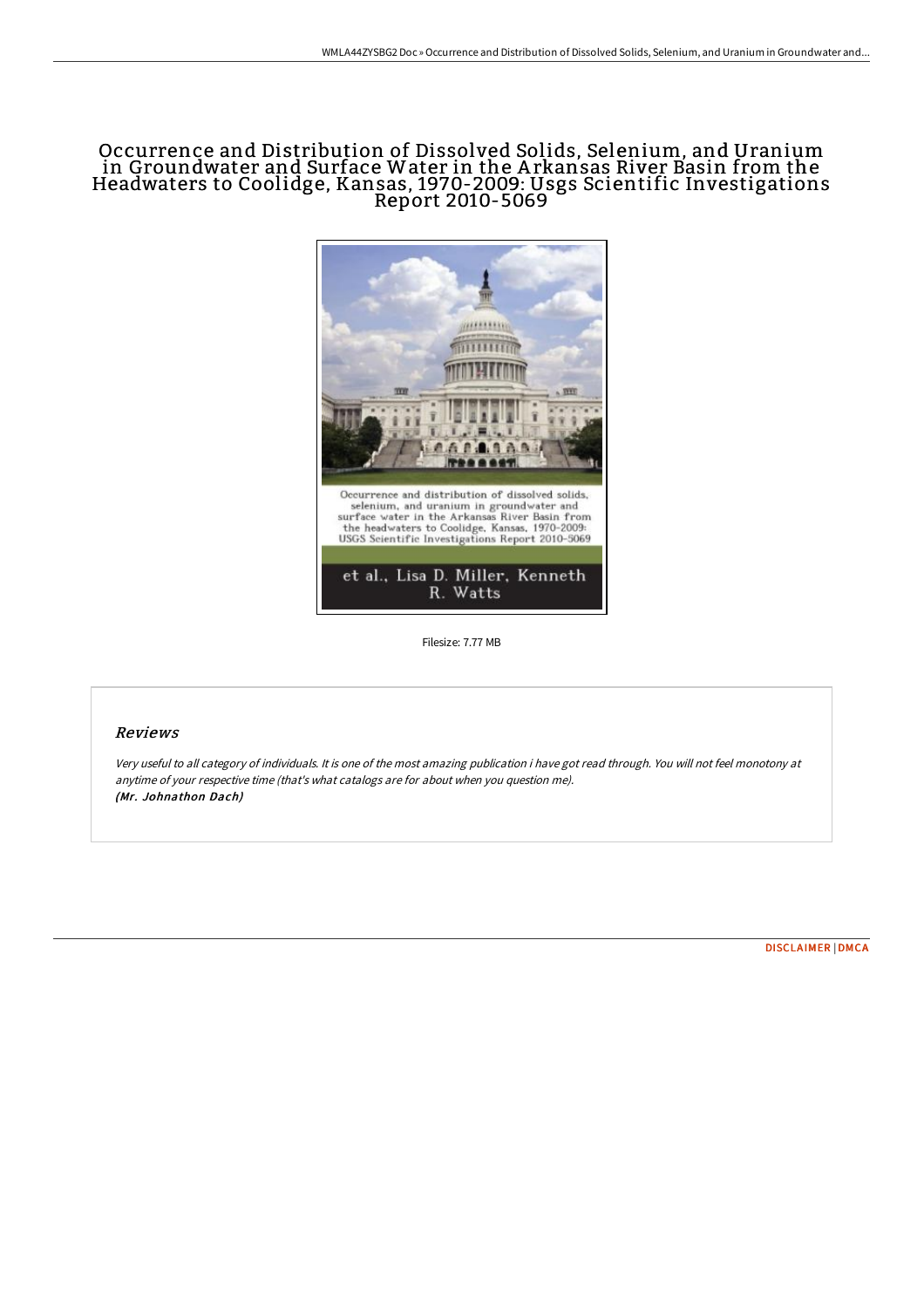### OCCURRENCE AND DISTRIBUTION OF DISSOLVED SOLIDS, SELENIUM, AND URANIUM IN GROUNDWATER AND SURFACE WATER IN THE ARKANSAS RIVER BASIN FROM THE HEADWATERS TO COOLIDGE, KANSAS, 1970-2009: USGS SCIENTIFIC INVESTIGATIONS REPORT 2010-5069



To get Occurrence and Distribution of Dissolved Solids, Selenium, and Uranium in Groundwater and Surface Water in the Arkansas River Basin from the Headwaters to Coolidge, Kansas, 1970-2009: Usgs Scientific Investigations Report 2010-5069 eBook, you should refer to the button below and download the ebook or have accessibility to additional information which are relevant to OCCURRENCE AND DISTRIBUTION OF DISSOLVED SOLIDS, SELENIUM, AND URANIUM IN GROUNDWATER AND SURFACE WATER IN THE ARKANSAS RIVER BASIN FROM THE HEADWATERS TO COOLIDGE, KANSAS, 1970-2009: USGS SCIENTIFIC INVESTIGATIONS REPORT 2010-5069 ebook.

Bibliogov, United States, 2013. Paperback. Book Condition: New. 246 x 189 mm. Language: English . Brand New Book \*\*\*\*\* Print on Demand \*\*\*\*\*.In 2007, the U.S. Geological Survey (USGS), in cooperation with City of Aurora, Colorado Springs Utilities, Colorado Water Conservation Board, Lower Arkansas Valley Water Conservancy District, Pueblo Board of Water Works, Southeastern Colorado Water Activity Enterprise, Southeastern Colorado Water Conservancy District, and Upper Arkansas Water Conservancy District began a retrospective evaluation to characterize the occurrence and distribution of dissolved-solids (DS), selenium, and uranium concentrations in groundwater and surface water in the Arkansas River Basin based on available water-quality data collected by several agencies. This report summarizes and characterizes available DS, dissolved-selenium, and dissolved-uranium concentrations in groundwater and surface water for 1970-2009 and describes DS, dissolved-selenium, and dissolved-uranium loads in surface water along the main-stem Arkansas River and selected tributary and diversion sites from the headwaters near Leadville, Colorado, to the USGS 07137500 Arkansas River near Coolidge, Kansas (Ark Coolidge), streamgage, a drainage area of 25,410 square miles. Dissolved-solids concentrations varied spatially in groundwater and surface water in the Arkansas River Basin. Dissolved-solids concentrations in groundwater from Quaternary alluvial, glacial drift, and wind-laid deposits (HSU 1) increased downgradient with median values of about 220 mg/L in the Upper Arkansas subbasin (Arkansas River Basin from the headwaters to Pueblo Reservoir) to about 3,400 mg/L in the Lower Arkansas subbasin (Arkansas River Basin from John Martin Reservoir to Ark Coolidge). Dissolved-solids concentrations in the Arkansas River also increased substantially in the downstream direction between the USGS 07086000 Arkansas River at Granite, Colorado (Ark Granite), and Ark Coolidge streamgages. Based on periodic data collected from 1976-2007, median DS concentrations in the Arkansas River ranged from about 64 mg/L at Ark Granite to about 4,060 mg/L at Ark Coolidge representing over a 6,000...

Read Occurrence and Distribution of Dissolved Solids, Selenium, and Uranium in Groundwater and Surface Water in the Arkansas River Basin from the Headwaters to Coolidge, Kansas, 1970-2009: Usgs Scientific [Investigations](http://www.bookdirs.com/occurrence-and-distribution-of-dissolved-solids-.html) Report 2010-5069 Online

Download PDF Occurrence and Distribution of Dissolved Solids, Selenium, and Uranium in Groundwater and Surface Water in the Arkansas River Basin from the Headwaters to Coolidge, Kansas, 1970-2009: Usgs Scientific [Investigations](http://www.bookdirs.com/occurrence-and-distribution-of-dissolved-solids-.html) Report 2010-5069